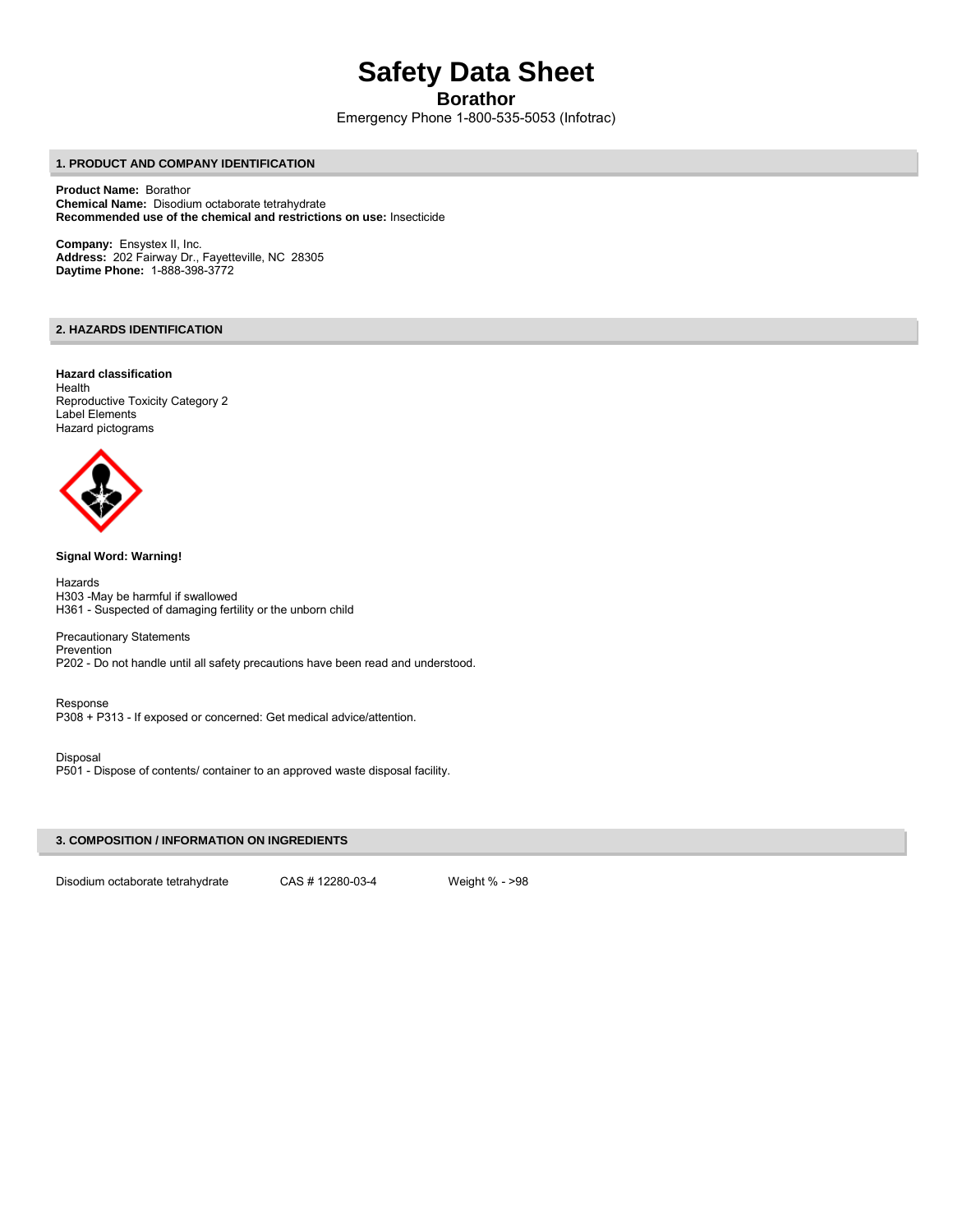#### **4. FIRST-AID**

#### **Description of first-aid measures**

**General advice:** First-Aid responders: No special protective clothing is required.

**Inhalation:** If symptoms such as nose or throat irritation are observed, move person to fresh air.

**Eye Contact:** Hold eye open and rinse slowly and gently with water for at least 15-20 minutes. Remove contact lenses, if present, after the first 5 minutes, then continue rinsing eye. Call a doctor for treatment advice.

**Skin Contact:** No treatment necessary.

**Ingestion:** Swallowing small quantities (one teaspoon) will not cause harm to a healthy adult . If larger amounts are ingested, give 2 glasses of water and seek medical attention.

**Most important symptoms and effects, both acute and delayed:** Symptoms of accidental over-exposure to high doses of inorganic borate salts have been associated with ingestion or absorption through large areas of severely damaged skin. Symptoms may include nausea, vomiting and diarrhea, with delayed effects of skin redness and peeling (See Section 11).

#### **Indication of any immediate medical attention and special treatment needed**

Note to physicians: Supportive care only is required for adult ingestion of less than a few grams of product. If large amounts have been ingested, maintain fluid and electrolyte balance and maintain adequate kidney function. Gastric lavage is only recommended for those exposed to large quantities of product.

# **5. FIRE-FIGHTING MEASURES**

**Extinguishing Media:** Foam. Carbon dioxide (CO<sup>2</sup>). Dry chemical. Soft stream or water fog only if necessary. **Advice for firefighters Explosion Data Sensitivity to Mechanical Impact** Not sensitive.<br>**Sensitivity to Static Discharge** Not sensitive **Sensitivity to Static Discharge Special hazards arising from the chemical:** None

**Special protective equipment for firefighters:** Not applicable.

#### **6. ACCIDENTAL RELEASE MEASURES**

Personal Precautions: Isolate and post spill area. Wear appropriate safety clothing, respiratory protection devices and eye/face protection if environment is dusty (see Section 8). Evacuate unprotected personnel that are nearby.

**Environmental precautions:** Keep people and animals away from and upwind of spill or leak. Prevent from entering into soil, ditches, sewers, waterways and /or groundwater. Product is water soluble and may cause serious damage to trees or vegetation by root absorption. See Section 12, Ecological Information **Methods and materials for containment and cleanup:** 

Small spills: Sweep or use shovel to collect all spilled material. Large spills: Contact Ensystex Inc. for cleanup assistance. See Section 13, Disposal considerations, for additional information.

# **7. HANDLING AND STORAGE**

**Handling:** Use good personal hygiene. Avoid contact with eyes, skin and clothing. Do not contaminate other pesticides, fertilizers, water, food or feed by storage or disposal.

Do not eat, drink or smoke in work areas. Wash hands after use. Remove contaminated clothing and protective equipment before entering eating area. **Storage:** Keep out of reach of children. Product should be stored in compliance with local regulations. Store in a well ventilated, cool, dry area. Store in original container.

**Incompatible products:** None known

#### **8. EXPOSURE CONTROLS/PERSONAL PROTECTION**

**Occupational exposure limit values:** The manufacturer, Rio Tinto/US Borax recommends and applies internally an OEL of 1 mg B/m3. To convert product into equivalent boron (B) content multiply by 0.21.

Applicators should refer to the product label for personal protection equipment requirements during application.

| Disodium octaborate tetrahydrate<br>12280-03-4 | OSHA/PEL (total dust)      | 15 mg/m $3$        | Particulate not otherwise classified or<br>nuisance dust |
|------------------------------------------------|----------------------------|--------------------|----------------------------------------------------------|
| Disodium octaborate tetrahydrate<br>12280-03-4 | OSHA/PEL (respirable dust) | $5 \text{ mg/m}^3$ | Particulate not otherwise classified or<br>nuisance dust |
| Disodium octaborate tetrahydrate<br>12280-03-4 | Cal OSH/PEL                | 5 mg/m $3$         | Particulate not otherwise classified or<br>nuisance dust |

## **9. PHYSICAL AND CHEMICAL PROPERTIES**

Appearance/Odor: White powder, No odor pH: 8.3 (3%solution) @20°C Flash Point/Range: > 104°C/ > 220°F TOC Water solubility: Soluble in water Melting Point: 815°CAutoignition temperature: N/A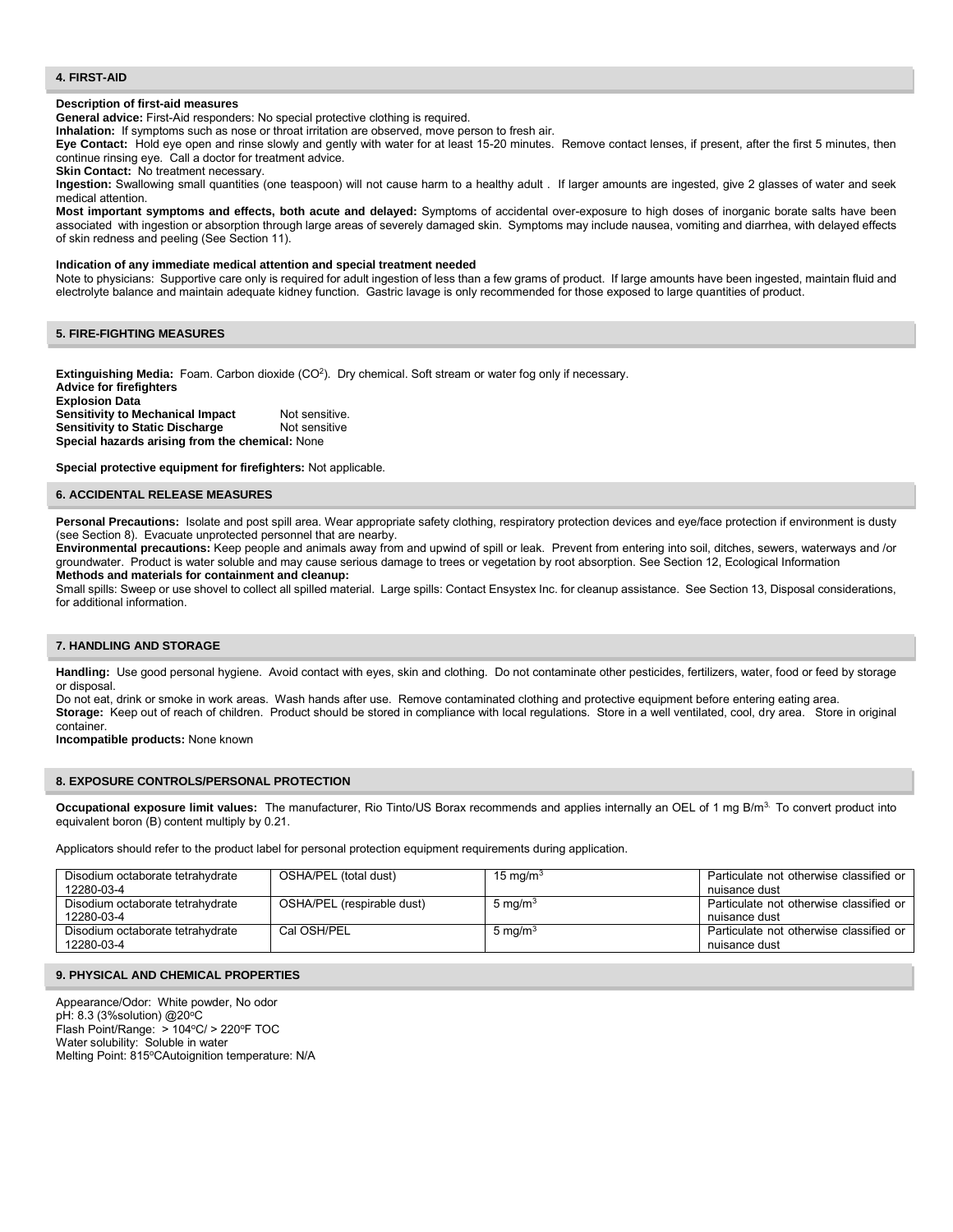## **10. STABILITY AND REACTIVITY**

**Reactivity:** None under normal use conditions **Chemical Stability:** Stable under normal storage conditions.

Possibility of Hazardous Reactions: Avoid contact with strong reducing agents such as metal hydrides or alkali metals. This condition will generate hydrogen gas which could create an explosive atmosphere. **Conditions to Avoid:** None known.

**Materials to Avoid:** Avoid strong oxidizing agents and aluminum. **Hazardous Decomposition Products:** None.

## **11. TOXICOLOGICAL INFORMATION**

## **Product toxicity data**

**Acute Toxicity:** Inhalation LC50/Rat/> 2 mg/l 4 hr; Oral LD50/Rat/2,550 mg/kg; Dermal LD50/Rabbit/> 2,000mg/kg

**Component toxicity data** 

Ethylene glycol:Oral LD50/Rat/ 4,700 mg/kg; Dermal LD50/rabbit/ 9,350 mg/kg. Disodium octaborate tetrahydrate: Inhalation LC50/rat/>2.0mg/l; Oral LD50/rat/ 3500 mg/kg; Dermal LD50/rabbit/ >2,000mg/kg **Skin corrosion/irritation**  No skin irritation in rabbits. **Serious eye damage/eye irritation**  Not irritating to eyes.. **Inhalation:** No respiratory sensitization studies have been conducted. There are no studies to suggest that sodium borates are respiratory sensitizers.. **Sensitization**  Non-sensitizing **Information on toxicological effects Carcinogenicity:** Not carcinogenic according to available data. **Neurological effects:** Not know to cause neurological effects. **Teratogenic effect:** Do data available. **Reproductive toxicity effects:**  Method: Three-generation feeding study similar to OECD 416 Two-generation Study NOAEL in rats for effects on fertility in males is 100 mg boric acid/kg bw equivalent to 17.5 mg B/kg bw. Prenatal Development Toxicity Study of Boric Acid - OECD Guideline 414 Routes of exposure: Oral feeding study NOAEL in rats for developmental effects on the fetus including fetal weight loss and minor skeletal variations is 55 mg boric acid/kg.

#### **12. ECOTOXICOLOGICAL INFORMATION**

#### **Toxicity**

**Note: Data values are expressed as boron equivalents. To convert to this product divide the boron equivalent by 0.21. Disodium octaborate tetrahydrate Acute toxicity to fish (common dab)**  geometric EC/LC<sub>50</sub>, 74 mg B/L **Acute toxicity to aquatic crustacea (whiteleg shrimp)**  geometric EC/LC<sub>50</sub>, 45 mg B/L **No Acute toxicity studies on algal species Chronic toxicity to algae/aquatic plants (***Emiliana huxleyi***)**  Geometric NOEC/EC<sub>10</sub> 5 mg B/L **Phytotoxicity:** Boron is essential to terrestrial plant nutrition as a micronutrient. I can be harmful to boron sensitive plants in higher concentrations. **Persistence and degradability**  Disodium octaborate tetreaydrate readily degrades to boron in the environment. Boron is an element found naturally in the environment. **Bioaccumulative potential**  Disodium octaborate tetrahydrate degrades in water to form boric acid. Boric acid will not biomagnify through the food chain. **Mobility in soil**  Disodium octaborate tetrahydrate is soluble in water and is leachable through normal soil. **Other adverse effects:**  None.

# **13. DISPOSAL CONSIDERATIONS**

**Waste disposal methods: Improper disposal of excess pesticide, spray mixture, or rinsate is prohibited. If these wastes cannot be disposed of by use according to the label instructions, contact appropriate authorities for guidance. Contaminated Packaging:** Containers must be disposed of in accordance with local, state and federal regulations. Refer to product label for container disposal instructions.

#### **14. TRANSPORT INFORMATION**

DOT This material is not a hazardous material as defined by U.S. Department of Transportation 49 CFR Parts 100 – 185 **Sea (IMDG):** Not regulated **Air (ICAO/IATA):** Not regulated.